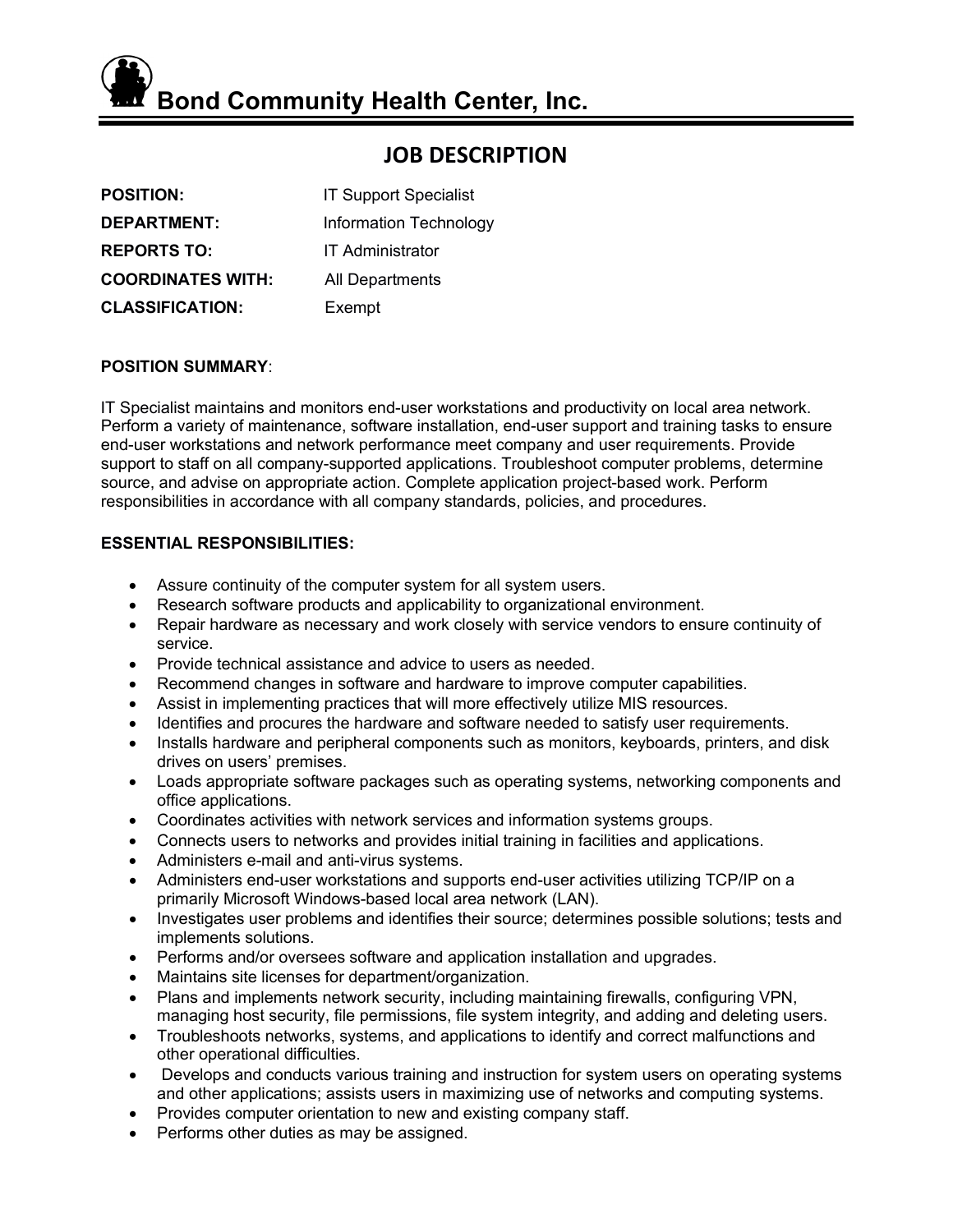Job Description IT Support Specialist **Continued** 

# **QUALIFICATIONS:**

- Bachelor's degree in computer science or related field.
- Five or more years IT related experience.
- 1-2 years help desk experience
- Ability to communicate technical information to nontechnical personnel.
- Ability to install, configure and maintain personal computers, networks and related hardware and software.
- Knowledge of computer and/or network security systems, applications, procedures, and techniques
- Ability to learn and support new systems and applications.

## **KNOWLEDGE, SKILS AND ABILITIES:**

- Strong interpersonal skills.
- Ability to adapt to changes in the work environment manages competing demands and can deal with frequent change, delays, or unexpected events.
- Ability to identify and resolves problems in a timely manner and gathers and analyzes information skillfully.
- Manages difficult customer situations, responds promptly to customer needs, and solicits customer feedback to improve service.

# **PHYSICAL DEMANDS**

- Normal, corrective vision range; ability to see color and to distinguish letters, numbers, and symbols.
- Frequently required to sit, stand, walk, talk, hear, bend and reach.
- Ability to reach with hands and arms.
- Occasionally lift and/or move up to 50 pounds.

#### **SUPERVISION RECEIVED:**

• IT Administrator

## **SUPERVISION RENDERED:**

• None

#### **COMPLEXITY:**

• Ability to work independently while adapting to and applying changing rules and regulations, as well as to develop and implement policies and procedures and supervise staff.

## **INTERPERSONAL CONTACTS:**

• Ability to work well with public, professional/clinical staff/other staff and outside agencies as necessary.